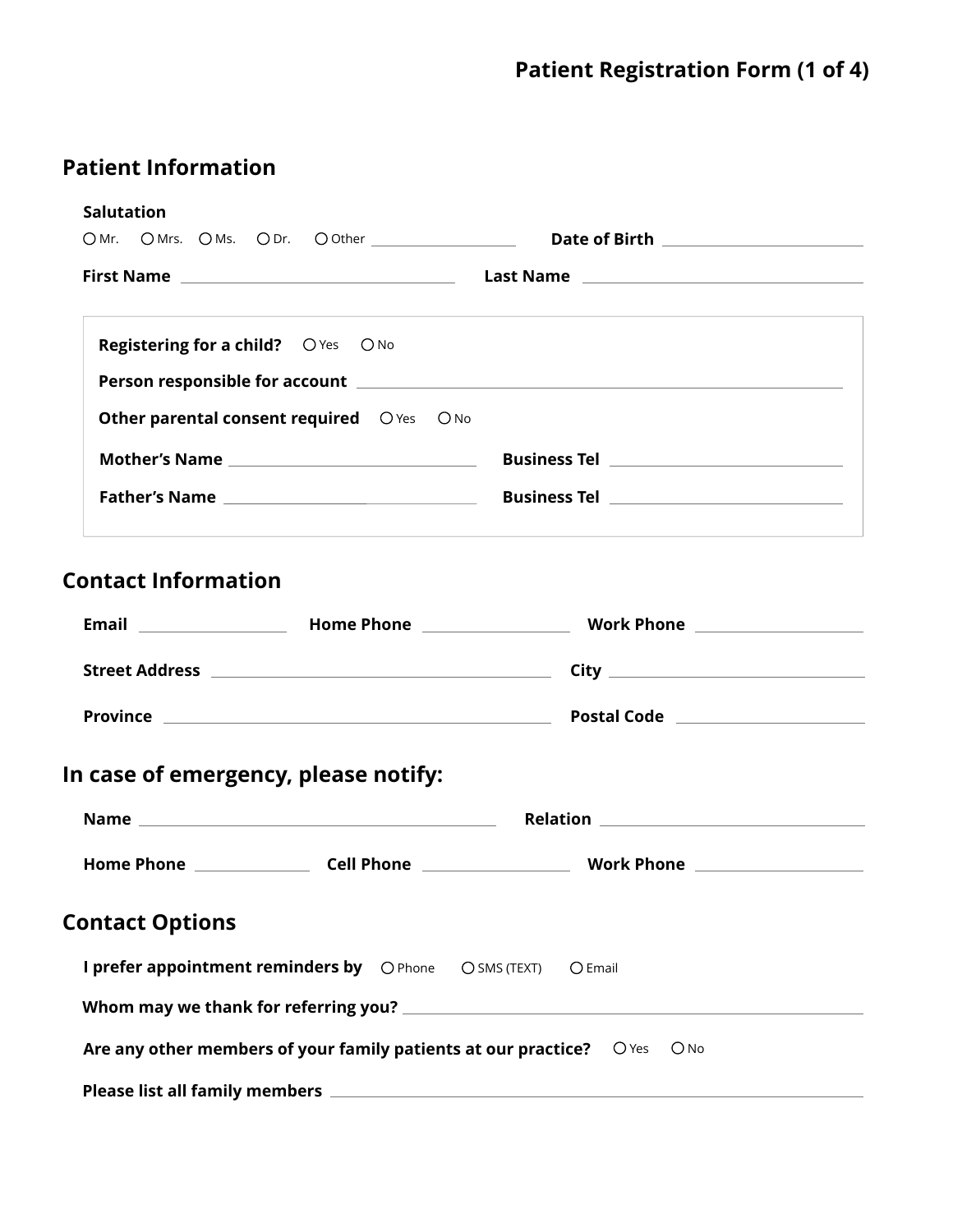### **Insurance Information**

|                                 | $\bigcirc$ Yes, insurance applies to me $\bigcirc$ No, insurance does not apply to me                                 |  |  |  |  |  |
|---------------------------------|-----------------------------------------------------------------------------------------------------------------------|--|--|--|--|--|
|                                 |                                                                                                                       |  |  |  |  |  |
| Date of Birth _________________ | <b>Patient's relationship to subscriber</b> O Self O Spouse O Child                                                   |  |  |  |  |  |
|                                 |                                                                                                                       |  |  |  |  |  |
|                                 |                                                                                                                       |  |  |  |  |  |
| ○ Yes                           | l authorize release to my dental benefits plan administrator information contained in claims and/or predeterminations |  |  |  |  |  |
|                                 |                                                                                                                       |  |  |  |  |  |

### **Medical History**

The following information is required to enable us to provide you with the best possible dental care. All information is strictly private, and is protected by Doctor/Patient confidentiality. The Dentist will review the questions and explain any that you do not understand. Please complete the entire form.

#### **Are you being treated for any medical condition at the present or any time within the past year?**

 $O$  Yes  $O$  No  $O$  Not sure/maybe

### **Has there been any change in your general health in the past year? Are you taking any prescription, non-prescription medications, or herbal supplements? Have you ever had a peculiar or adverse reaction to any medicines or injections? Do you have any allergies? Do you have or have you ever had asthma?**  $O$  Yes  $O$  No  $O$  Not sure/maybe  $O$  Yes  $O$  No  $O$  Not sure/maybe O Yes O No O Not sure/maybe Medications  $\bigcirc$  Latex/rubber products Other:  $O$  Yes  $O$  No  $O$  Not sure/maybe  $O$  Yes  $O$  No  $O$  Not sure/maybe **When was your last medical checkup?** Details: Please list and provide dosages. If there is insufficient room, please bring a written list of all your medications to your first appointment. Details: \_\_ Details:

#### **Do you have or have you ever had any heart or blood pressure problems?**

 $O$  Yes  $O$  No  $O$  Not sure/maybe Details: Note that the set of the set of the set of the set of the set of the set of the set of the set of the set of the set of the set of the set of the set of the set of the set of the set of the set of the set of the s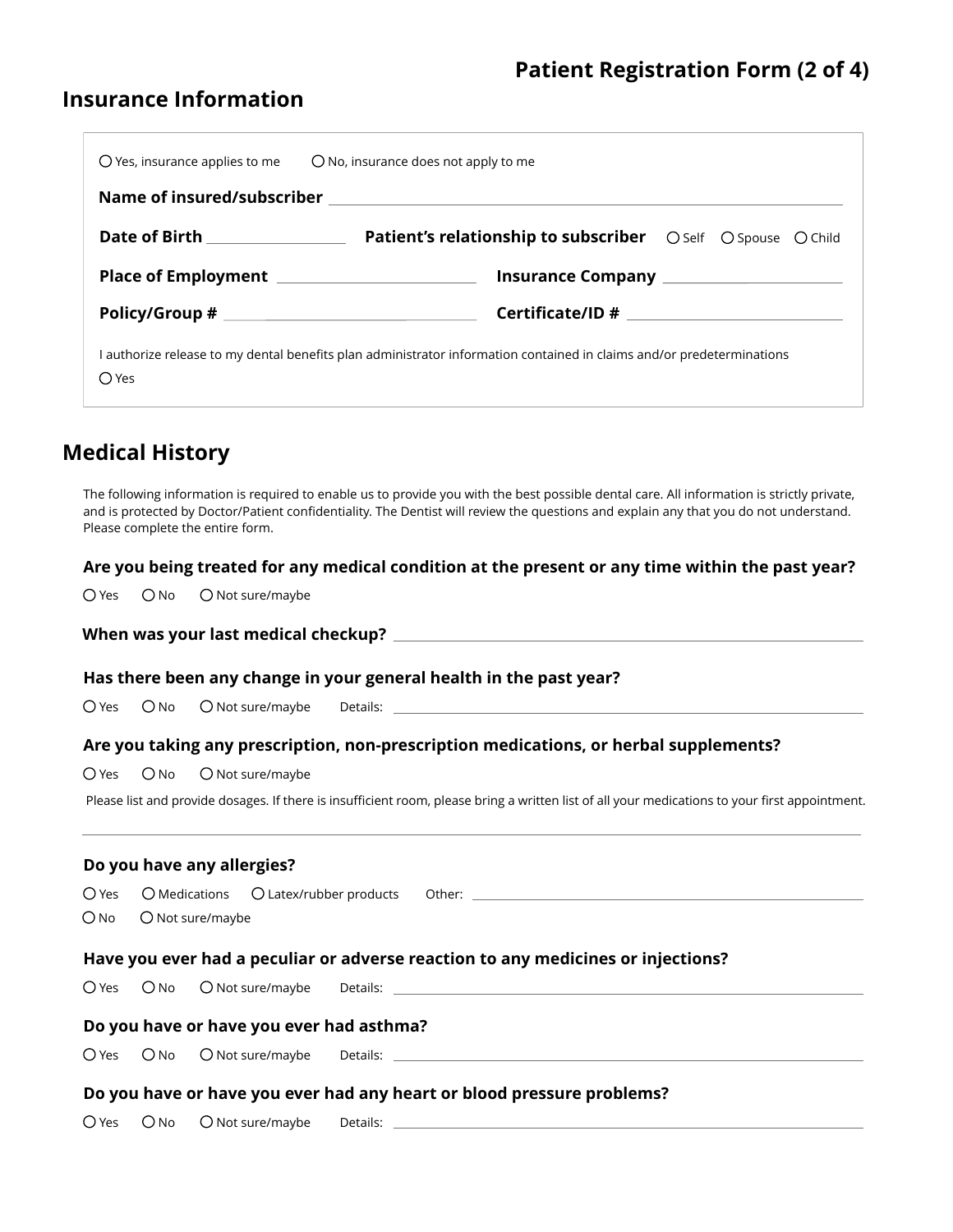## **Patient Registration Form (3 of 4)**

# **Medical History** *(Continued)*

|                |                           |                                                          |                   |                |                                                                                                                                                                                                                                      | Do you have or have you ever had an artificial heart valve, infection of the heart (i.e. #infective<br>endocarditis), a heart condition from birth (i.e. congenital heart disease), or a heart transplant?                     |
|----------------|---------------------------|----------------------------------------------------------|-------------------|----------------|--------------------------------------------------------------------------------------------------------------------------------------------------------------------------------------------------------------------------------------|--------------------------------------------------------------------------------------------------------------------------------------------------------------------------------------------------------------------------------|
| $O$ Yes        | $O$ No                    | O Not sure/maybe                                         |                   |                |                                                                                                                                                                                                                                      |                                                                                                                                                                                                                                |
|                |                           |                                                          |                   |                |                                                                                                                                                                                                                                      | Are you being treated for any medical condition at the present or any time within the past year?                                                                                                                               |
| $O$ Yes        | $O$ No                    | O Not sure/maybe                                         |                   |                |                                                                                                                                                                                                                                      | Details: Note: Note: Note: Note: Note: Note: Note: Note: Note: Note: Note: Note: Note: Note: Note: Note: Note: Note: Note: Note: Note: Note: Note: Note: Note: Note: Note: Note: Note: Note: Note: Note: Note: Note: Note: Not |
|                |                           | Do you have a prosthetic or artificial joint?            |                   |                |                                                                                                                                                                                                                                      |                                                                                                                                                                                                                                |
| $\bigcirc$ Yes | $O$ No                    | O Not sure/maybe                                         |                   |                |                                                                                                                                                                                                                                      |                                                                                                                                                                                                                                |
|                |                           | infection, radiotherapy, chemotherapy)?                  |                   |                |                                                                                                                                                                                                                                      | Do you have any conditions which may affect your immune system (i.e. leukemia, AIDS, HIV                                                                                                                                       |
| $\bigcirc$ Yes | $O$ No                    | O Not sure/maybe                                         |                   |                | Details: <u>the contract of the contract of the contract of the contract of the contract of the contract of the contract of the contract of the contract of the contract of the contract of the contract of the contract of the </u> |                                                                                                                                                                                                                                |
|                |                           | Have you ever had hepatitis, jaundice, or liver disease? |                   |                |                                                                                                                                                                                                                                      |                                                                                                                                                                                                                                |
| $\bigcirc$ Yes | $O$ No                    | $O$ Not sure/maybe                                       |                   |                | Details: <u>www.communications.communications.com</u>                                                                                                                                                                                |                                                                                                                                                                                                                                |
|                |                           | Do you have a bleeding problem or bleeding disorder?     |                   |                |                                                                                                                                                                                                                                      |                                                                                                                                                                                                                                |
| $\bigcirc$ Yes | $O$ No                    | O Not sure/maybe                                         |                   |                | Details: <u>www.community.community.community.com</u>                                                                                                                                                                                |                                                                                                                                                                                                                                |
|                |                           |                                                          |                   |                | Have you ever been hospitalized for any illnesses or operations?                                                                                                                                                                     |                                                                                                                                                                                                                                |
| $\bigcirc$ Yes | $O$ No                    | $O$ Not sure/maybe                                       |                   |                | Details: <u>the contract of the contract of the contract of the contract of the contract of the contract of the contract of the contract of the contract of the contract of the contract of the contract of the contract of the </u> |                                                                                                                                                                                                                                |
|                |                           |                                                          |                   |                | Do you have, or have ever had any of the following? Please check                                                                                                                                                                     |                                                                                                                                                                                                                                |
|                | O Chest pain/angina       |                                                          |                   | O Heart Attack | O Heart Murmur                                                                                                                                                                                                                       | O Drug/Alcohol Dependency                                                                                                                                                                                                      |
|                |                           | O Osteoporosis Medications                               | O Stroke          |                | $\bigcirc$ Arthritis                                                                                                                                                                                                                 | O Seizures                                                                                                                                                                                                                     |
|                | O Mitral Valve Prolapse   |                                                          | $\bigcirc$ Cancer |                | O Steroid Therapy                                                                                                                                                                                                                    | O Thyroid Disease                                                                                                                                                                                                              |
|                | ○ Shortness of Breath     |                                                          |                   | O Pacemaker    | O Diabetes                                                                                                                                                                                                                           | O Stomach Ulcers                                                                                                                                                                                                               |
|                | $\bigcap$ Rheumatic Fever |                                                          |                   | O Lung Disease | O Tuberculosis                                                                                                                                                                                                                       | O Kidney Disease                                                                                                                                                                                                               |
|                |                           |                                                          |                   |                | Are there any conditions/diseases not listed that you have or have had?                                                                                                                                                              |                                                                                                                                                                                                                                |
| $\bigcirc$ Yes | $O$ No                    | O Not sure/maybe                                         |                   |                | Details: Details: Details: Details: Details: Details: Details: Details: Details: Details: Details: D                                                                                                                                 |                                                                                                                                                                                                                                |
|                | disease, etc.)?           |                                                          |                   |                |                                                                                                                                                                                                                                      | Are there any diseases/medical problems that run in your family (e.g. diabetes, cancer, heart                                                                                                                                  |
| $\bigcirc$ Yes | $\bigcirc$ No             | O Not sure/maybe                                         |                   |                |                                                                                                                                                                                                                                      |                                                                                                                                                                                                                                |
|                |                           | Do you smoke or chew tobacco products?                   |                   |                |                                                                                                                                                                                                                                      |                                                                                                                                                                                                                                |
| $O$ Yes        | $O$ No                    | O Not sure/maybe                                         |                   |                |                                                                                                                                                                                                                                      |                                                                                                                                                                                                                                |
|                |                           | Are you nervous during dental treatment?                 |                   |                |                                                                                                                                                                                                                                      |                                                                                                                                                                                                                                |
|                |                           | O Yes O No O Not sure/maybe                              |                   | Details:       |                                                                                                                                                                                                                                      |                                                                                                                                                                                                                                |